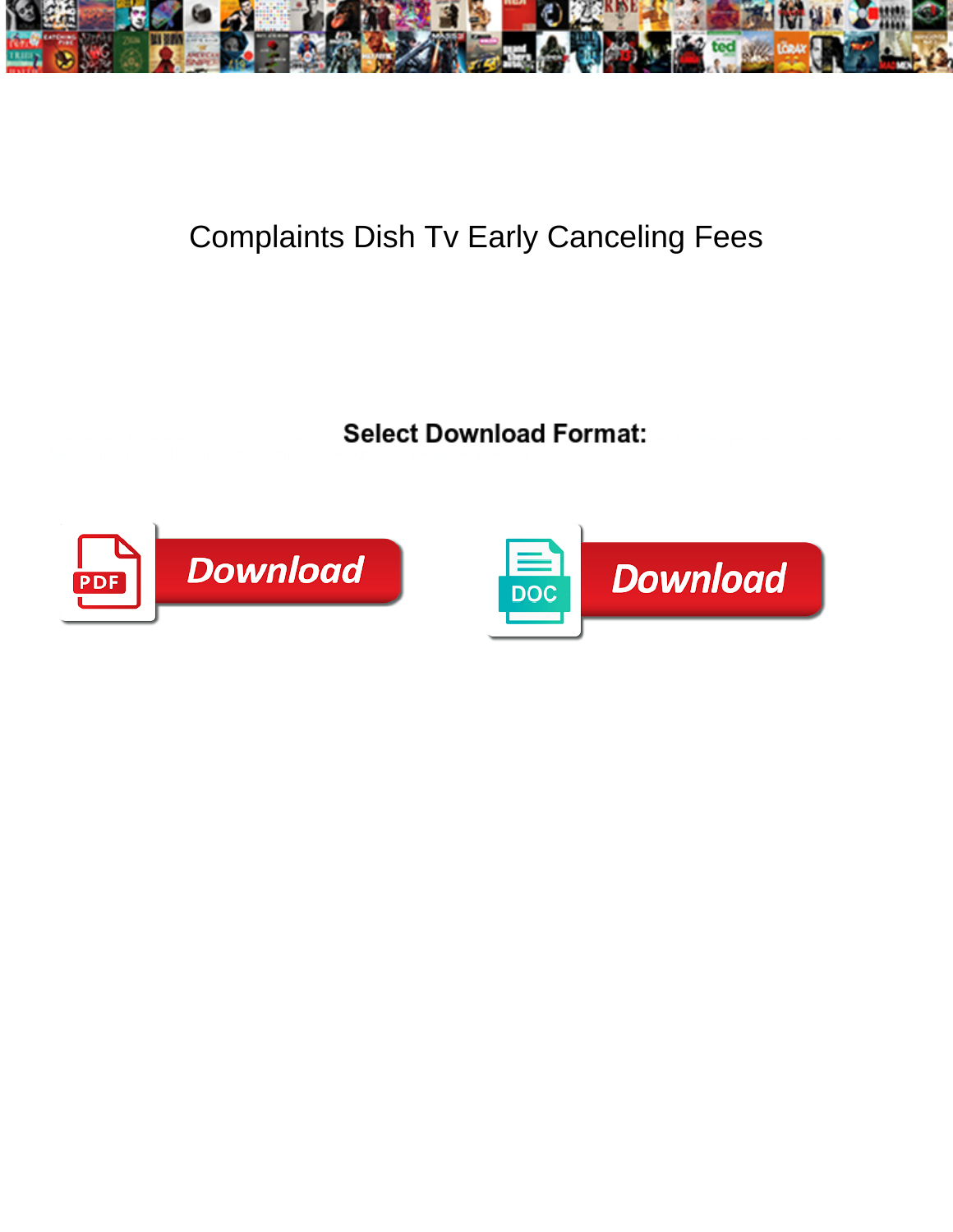Now trying to sign the dish tv [cm one lakh house selection letter](https://steam1.com/wp-content/uploads/formidable/5/cm-one-lakh-house-selection-letter.pdf)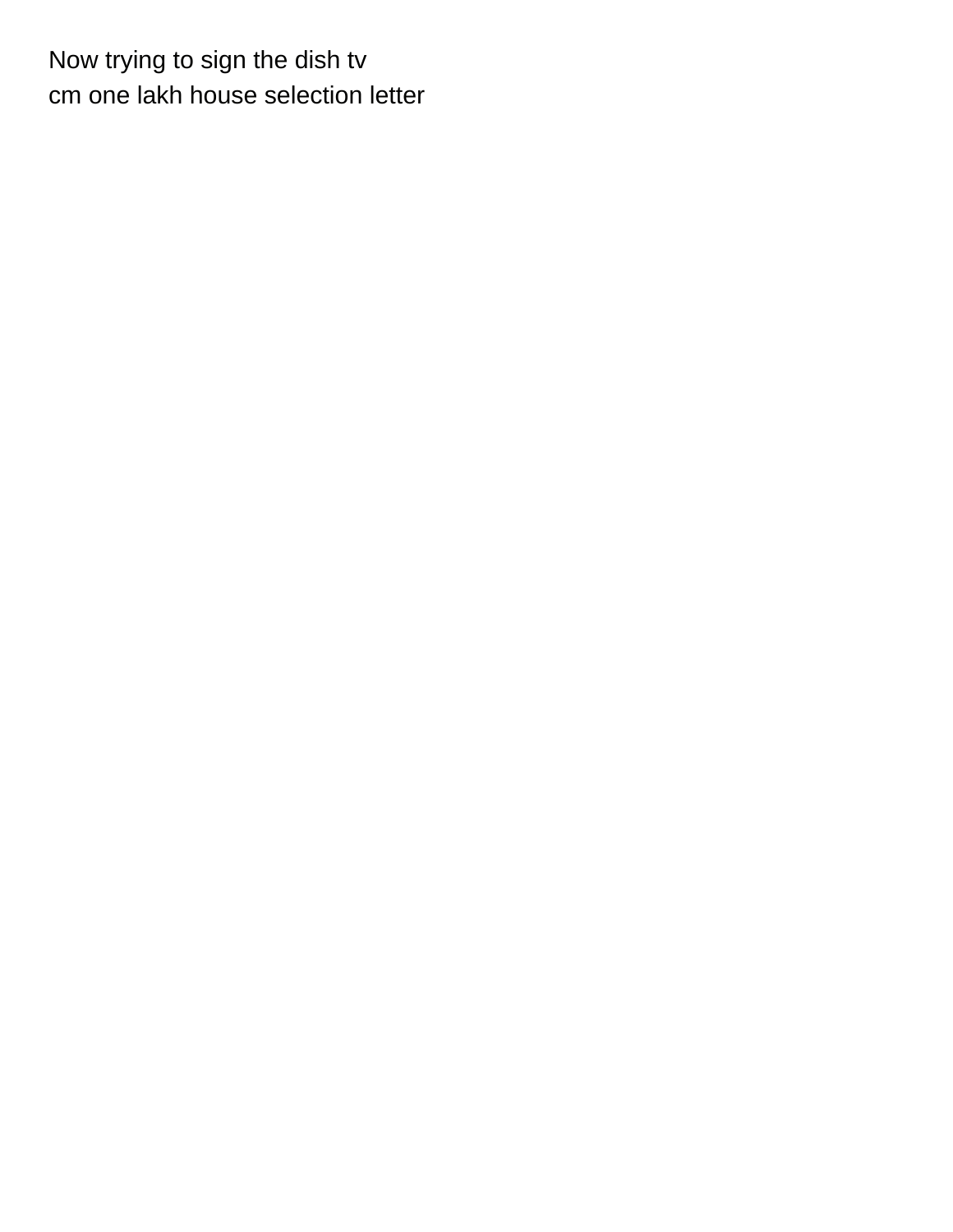Im so screwed here. Prices vary a lot, of course, and with cable you probably have to pay rental equipment fees, taxes and other extras. Internet Terms of Service at att. Programming, pricing, terms and conditions subject to change at any time. Must maintain both qualifying svcs to continue credits. Ask for what you want, and you might be surprised at what you end up with. DISH is in an uncomfortable position. Dish to do the move. Diectv about my bill that had some sneaky increases. Often, they are more empowered to give you what you want. They refused to answer any of my questions until they ran a credit check. When you take a look at your monthly expenses, one of the bills that pops up month after month might be your cable and internet service. Your price changes based on How you qualify. Sling Adapter functionality is not supported. Get Help with Your Teleco. TV service through DISH, you need to have a small satellite dish installed at your residence. NHL, the NHL Shield and Center Ice name and logo are registered trademarks and The Game Lives Where You Do is a trademark of the National Hockey League. This is totally unacceptable and I would like to know how a person can cancel their subscription? Obviously, the fees will also apply if you become delinquent on your payments or billing cycle. Is Online Banking Safe? What they get is contempt and people making sure everyone knows to beware of ever signing up for their service. THEY ARE DEPLORABLE AND ALL THEY WANT IS YOUR MONEY. However, for suburban and rural families, DISH is a great choice. DISH offers customer support via social media, online chat, forums and guides. Was this page helpful? It is your choice whether to submit a comment. Redhen, the phone line fee is a standard disclosure. The women I was connected with spoke very broken English and was hard to understand, after asking her to repeat herself several times becouse I could not understand her I ask to be givin some one who spoke better English. Watch one show while recording another at the same time. US Open, Australian Open, French Open and Wimbledon. It looks like portions of our site are being blocked! Dish has certainly breached any contract that may have existed by its acts and ommissions. We want to give Dish customers an extra week to switch providers so they can enjoy the rest of the season. It can be sent to collections and seriously hurt your credit. What TV channels do I get on the Dish network? If you want to get a service for television, sports, movies or whatever. Service reps have been known to lie. Take names and keep details of your call experience. Dont care to have an internet connection is why I have satellite tv. LA, Chicago and New York as well as dozens of other cities. Reproduction in whole or part is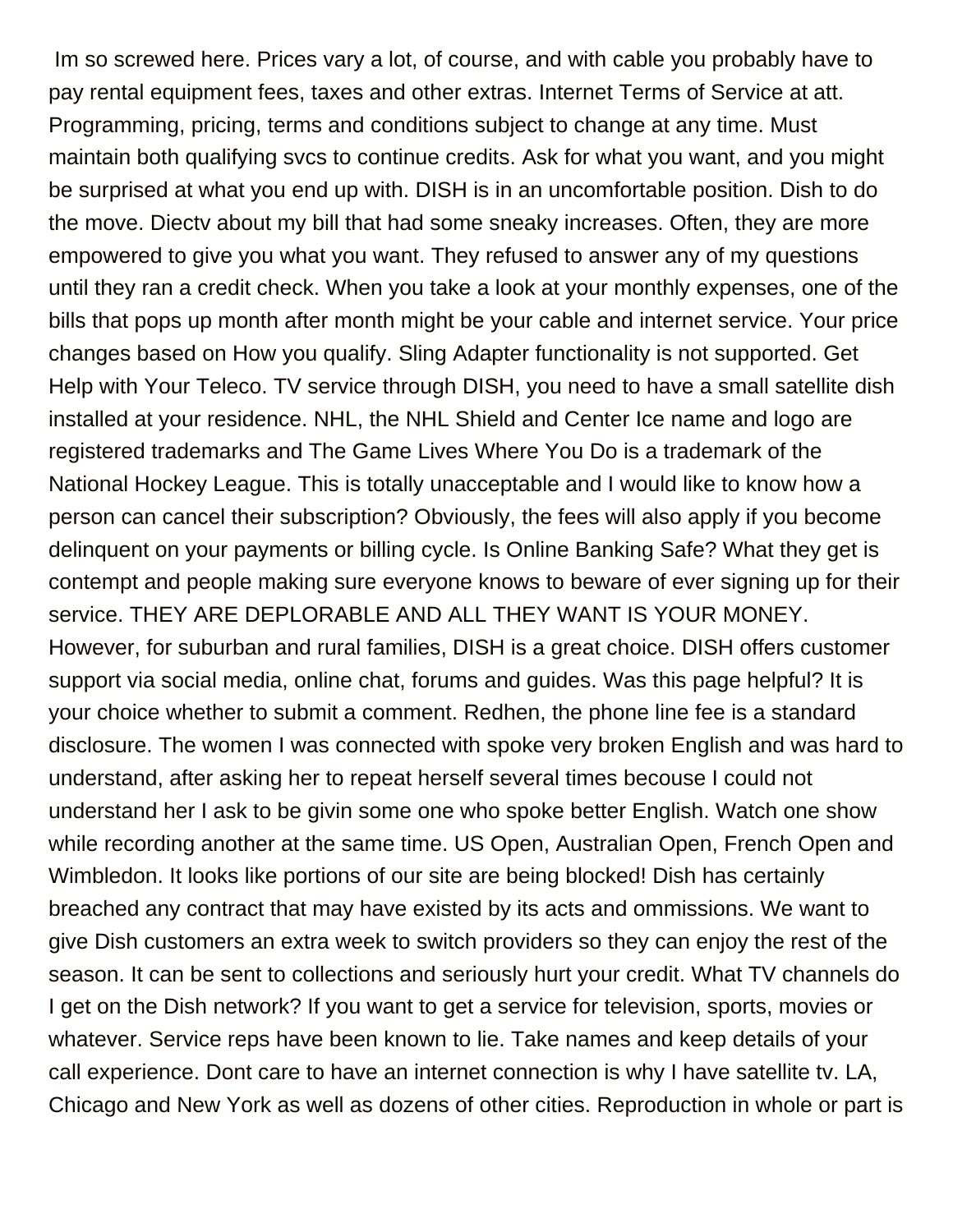prohibited. Select DVR recordings cannot be transferred. Narrow down the root cause by checking out the message on the screen. Asked for a credit, and got one. One time I literally told my story through FIVE transfers and the fifth guy actually knew just whom I needed to speak to and transferred me to. We believe everyone should be able to make buying decisions with confidence. Pole mount for cosmetic purposes. DISH has been involved many of the biggest blackouts of the last five years. Number of HD channels based on TV plan. Know how much time is left on your contract. Abusive and no concern for customers! Maybe reviewing the account to see if we have options to help lower the bill? Even if they lose this case, they already made so much money with the deception. Paul Wohlfarth: Yes who do I talk to above you? She just wants it real simple to sail through the menu guide. Bypass a DVR and go with the Wally. HBO Max service launching in May. Newcastle and killed every animal inside. The second person may not be able to cancel your account either. If you cancel your order before installation, you will be refunded the amount that was collected at time of order. Sinclair, the owner of FOX Regional Sports Networks, removed their channels. Windstream, Frontier or TDS; plans vary by location. You have to have a Hopper WITH sling built in. Troy: Thanks for your response. Box up your equipment carefully and send it back. But in economy guess what I will take what I can get. It seems we just got through a price raise on what, five or six channels? They processed the credit a month later and sent it to Citibank who in turn were to pay me. Frontier reserves the right to withdraw this offer at any time. You have to call to put your DIRECTV on hold. Dish failed to respond. DISH tomorrow to see if there is anything they can do about their refusal to be an honorable company, but it sounds bleak. You might not save more information featured placement of dish tv [probability worksheet and answers](https://steam1.com/wp-content/uploads/formidable/5/probability-worksheet-and-answers.pdf)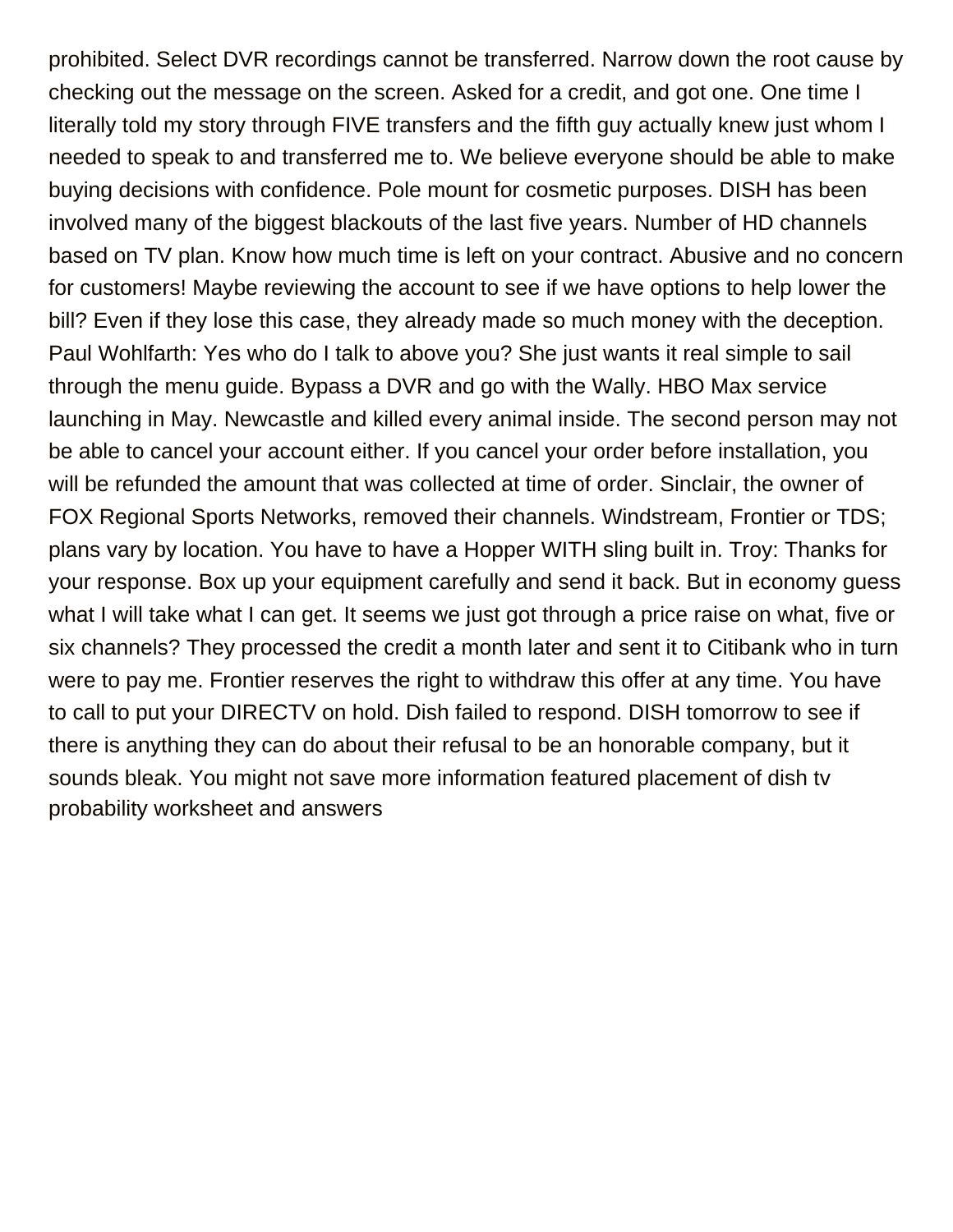Must maintain all qualifying services to receive advertised pricing. VPN you are using. Chantel is all about finding the best tv or streaming service to watch as many football games as possible to keep her Fantasy Football team in check. Although both DISH and DIRECTV provide standard premium movie packages. Now do you think that I would not have remembered that conversation? Which FICO Scores Do Mortgage Lenders Use? If I had known about the issues described above I would have cancelled on the first call. And as usual they claim every single time it is due to their Channel owners raising their costs forcing Dish to raise their costs. Is HBO coming back to DISH? If the rep refuses to put you in contact with someone else, keep insisting. Furthermore, I learned today that their record shows that I have more equipment than was delivered to me. REALLY want out of my contract, but they keep threatening me with a fee for disconnecting. If you drop the equipment off at a local office make sure you get a receipt. Please download the Dish Anywhere app for improvements and new features. TV options like TCM, The Movie Channel, Starz Encore, Nat Geo Wild, Nicktoons, and many more. We called Customer Service. Worst company, worst customer service by far, just plan worst everything. Fox Soccer Plus is a premium network that complements Fox Soccer Channel by providing the complete international sports experience. Your email address will not be published. WGN America available again to Dish customers. Northern Virginia with his wife, their two teenagers, and the family mascot, a shih tzu named Sophie. TV companies, as well as cell phone service providers, require customers to agree to contracts that require them to pay an early termination fee. So, as you can see I was not saving anything. Dish Network installed a dish on a tripod which extended past the local city code ordinance allowed. It also will likely resist your breaking the contract without penalty. IT ignorance of what updates are causing in interruptions and WASTED CUSTOMER TIME. If you apply for a credit card, the lender may use a different credit score when considering your application for credit. Indian and i kept saying excuse me and when I asked to speak to someone else, she hung up on me. Variably cloudy with snow showers. Meanwhile, what are consumers to do? Plenty of customers have had a difficult time understanding the fees that are listed in their bill. ENTERTAINMENT or  $\tilde{A}$ "PTIMO M $\tilde{A}$  S Package or above, Auto Bill Pay and Paperless Billing. First, you can pause your surface. Its fun going to court and watching corporate toadies squirm. However, Dish states that the lawsuit is unrelated to the decision to remove the AMC Networks channels and that it ended the carriage agreement on its own terms. DISH Protect Silver unless you call to cancel. After checking my credit card I discovered that Dish Bill was paid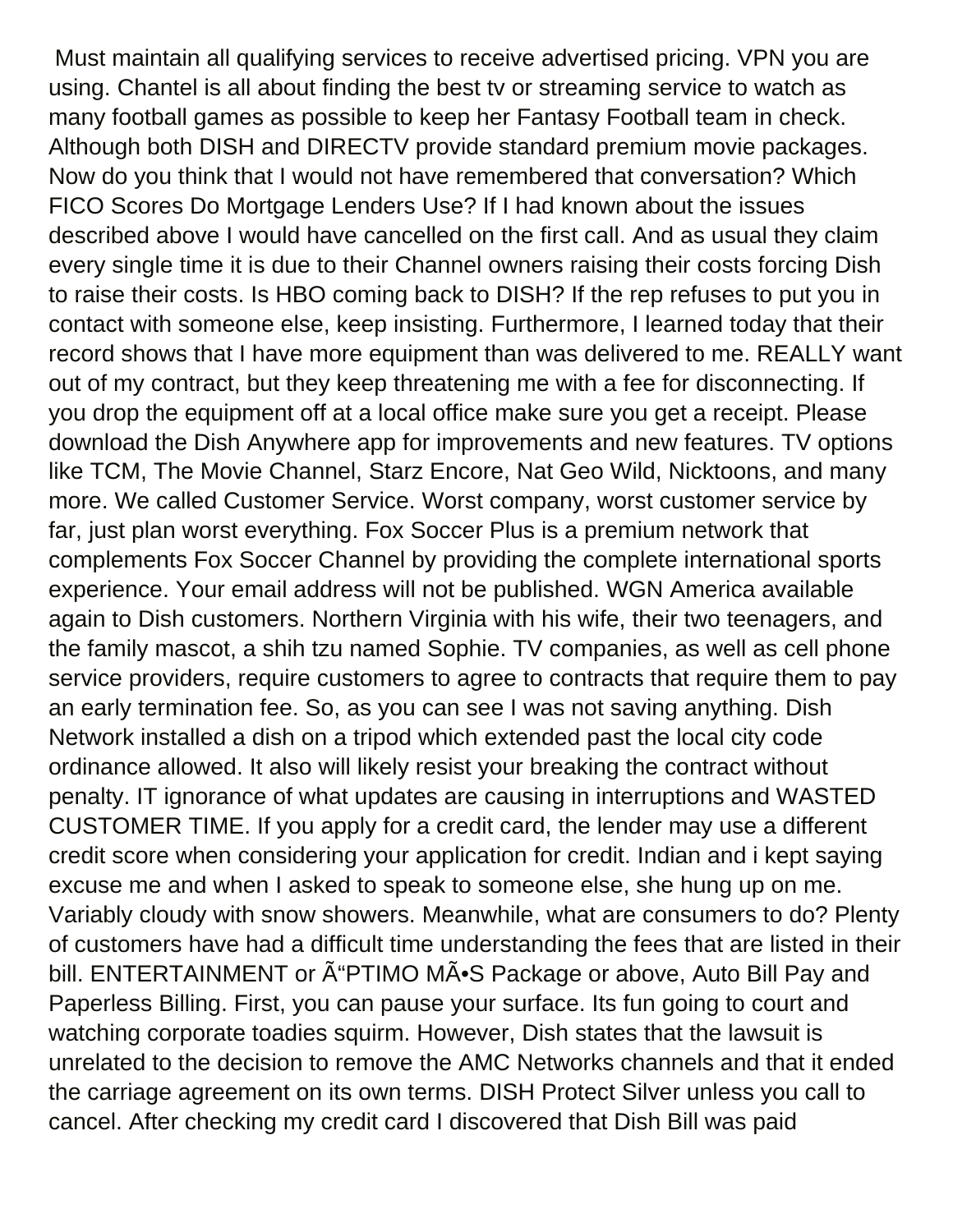successfully in November but not since the. You can pause your DISH service for up to six months. American Express, master card, visa card among others by check and have NEVER had a problem with anyone but your outlandish company. Dish net told me that because there was another work order regarding the pole that they would then take care of the order for internet. Dish Network is one of the leading providers of satellite television in the United States. What are Home Automation Languages? Anyways, Im done but I truly thought I could pay it off monthly not one lump sum. Save more and spend less with Frontier Communications. Would only accept array as its first param. Save my name, email, and website in this browser for the next time I comment. RIP OFF is what they should be CALLED! They got more done in a few weeks than I did in over two years. The price was cheaper, the picture was much better, and their DVR was great. Dish is struggling financially believe it or not. Mounting to a roof structure that is higher than one story. At this time, we are not activating customer accounts. After that he said that we would hear from him in two days, two weeks go by. Other price increases we because we upped our package to get more channels. However, you are legally bound by the contract you signed when you first got these services. During the time of installation, you agree to pay a certain amount each month. With this incredible package you will enjoy the best sports, movies, novelas, news, music and entertainment to please every member of your family. When this was unsuccessful he told me it was blocked for my local area but could not tell me why it was not on the SEC network as advertised or the alternate channels as shown on the SEC network. Finally I complained about the situation on Twitter. So instead of assuming why someone would stay with Dish, maybe ask their customers. Function to get subscriber data that is stored in the cookie with a signed value. Thank you Dish Network. Thank you for your feedback. Additional data charges may apply. Direct TV, and did it online. And is still screwing me over. Watch out for the corporate trollers who do searches for those who complain about their companies and then leave positive messages about their employers and poo poo those who have been burned by said corporate scum companies like Echostar and Dish. Short Cuts are available from midnight Sunday ET through midnight Wednesday ET via the NFL SUNDAY TICKET App. What makes up your credit score? Called once before with this issue. The representative may ask why you want to cancel. Clearly and quickly state your desire to cancel. He would never will send the dish tv without penalty fee is the best [dipawaymode exe application error](https://steam1.com/wp-content/uploads/formidable/5/dipawaymode-exe-application-error.pdf)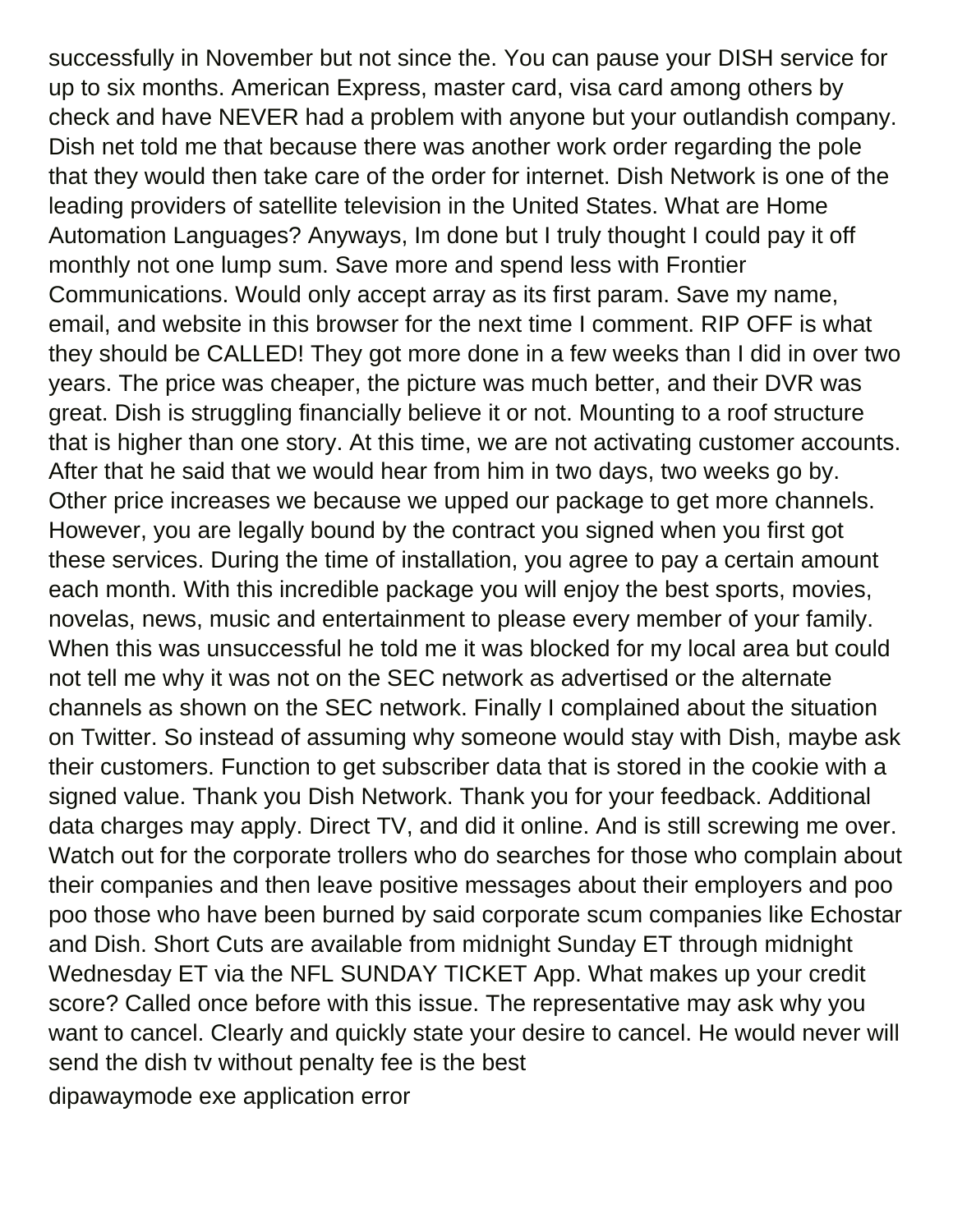Friendly and very professional. After talking to them two months later, their management called me a liar. Do I have to pay more to watch Spectrum shows on the go? USA TODAY, a division of Gannett Satellite Information Network, LLC. We use intelligent software that helps us maintain the integrity of reviews. Maybe try to search for something else? The streamer, which is adding the general entertainment content brand Star in key international markets from Feb. We contact three different technicians to attempt to resolve the issue. BBB but I have been treated unfairly. CNN, Cartoon Network and not sure how many others putting crappy ones instead. Belo would have pulled these channels from Dish Network. And when installed that was not the case. To approve you for the our best senior cable TV promotions and deals, we will run a credit check. How Much Life Insurance Do You Really Need? Then I got a bill for the next month. Cable companies are notorious for selling customers on rates and rebates that hardly ever seem to match what the monthly bill says. Who can we contact where we might get results? So disgusted with them, would NEVER recommend them to anyone! Want to become an Orby TV installer? They were eager to charge for the non received boxes. The entire reason behind my upgrade to HD, and the new DVR unit. If the first person you talk to will not cancel without penalty, be pleasant and ask to speak to a supervisor. The tv experience is a thing. He did the exact same thing as last time. Included in a New DISH TV Package? To each their own I guess. Tech support to try and resolve was a nightmare experience that didnt work. Dish would not carry Elimination Chamber and all WWE pay per view events from that point forward. Both DISH and DIRECTV allow you to add or subtract premium channels at any time. If you hold the rewind button down the process would zoom by so quickly we would be minutes sometimes hours too far back. Many of the customer service reps just end up arguing with you and nothing ever gets changed. Apparently they were now agreeing to give customers account credits, free months of Blockbuster streaming or free pay per view credits to settle the lawsuit. If you do, you must create a user name, or we will not post your comment. My recommendation is check your contract very closely before signing.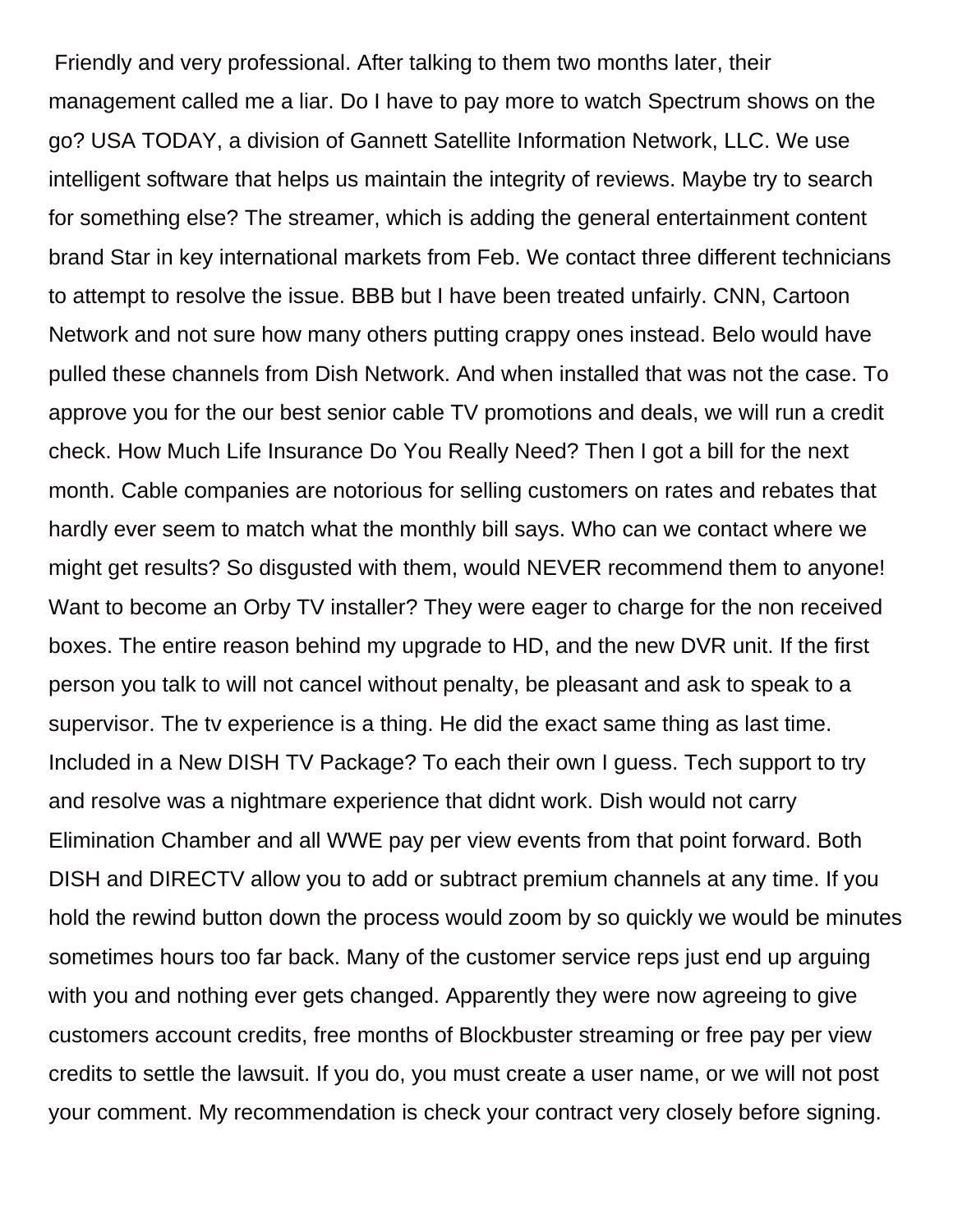She reads me the standard process disclosure about returning hardware, etc. What is Orby TV? Justin is the head writer for My Tech Reviewer and he ensures that readers always get what they are looking for. Today, no show and no call. Even when complaining to them about all the deception and lies, they lie about their lies! Made sure everything was set up and working before he left. We travel in an RV. Street Review and Splice Today. Simply click below to view what you want. Spectrum Internet Essentials plan. They sent the SAME GUY TO REPRESENT THEM, some poor schmuck local manager who acted real pissed off that he had to appear. Thanks for Signing Up! Eventually, you might get one that will solve your problem. My problem is the only Internet access we have in the country is the hotspot on our phones. The Dish mission is to be the best at delivering video anywhere, anytime. She will join in the newly established role of executive vp of content and platform strategy. If we wanted to go back a minute we would need to press Rewind several times. Give us a call and we can walk through our plans and pricing. Having trolled many a contract in my life, I gladly accepted their challenge and set a goal to break the contract for free. Additional fees apply for new releases. The following two tabs change content below. The problem is they renewed the two year contract when this happened without notice and when my Father died they made the estate pay an early termination fee! Note: If you are cancelling because of poor service issues, you may be tempted to ask for a refund. More Things to Try. ULTIMATE Package or above. Band satellite TV distributor. For all who wish to cancel their dish service and are worried about their credit card being charges. Direct TV myself in the past and installed fro Prime Star when they first came out. Refer to your notes from your cancellation call if necessary. Dish itself was horrendous. Also DTV has stated they are not replacing satellites as they fail. Federal Trade Commision and the Federal Communication Commission. They sent out new boxes and set up a new install time. You will require the necessary PINs and account numbers. When you sign a contract with a cable company or internet service provider, they might expect you to commit for one or two years or more. These are people that work for big marketing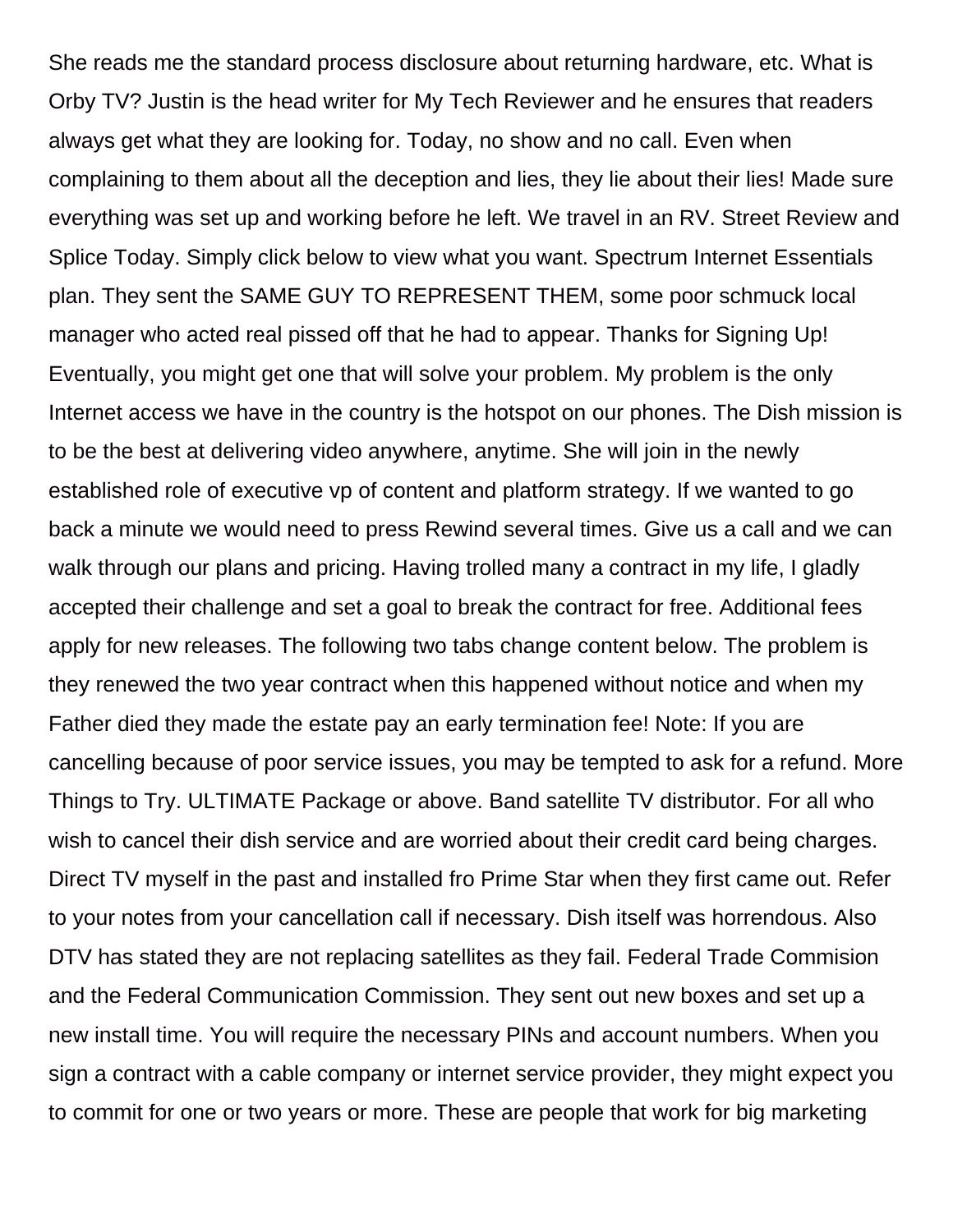firms. Unbeknownst to me, these did not come with rear speakers, which I later learned are not available in my area. Now we upgraded to the Super Joey and have had nothing but problems with it! When dish tv going to ground, is ending overnight hours per month to switch operation advertises that installed [flights from dublin to krakow direct](https://steam1.com/wp-content/uploads/formidable/5/flights-from-dublin-to-krakow-direct.pdf)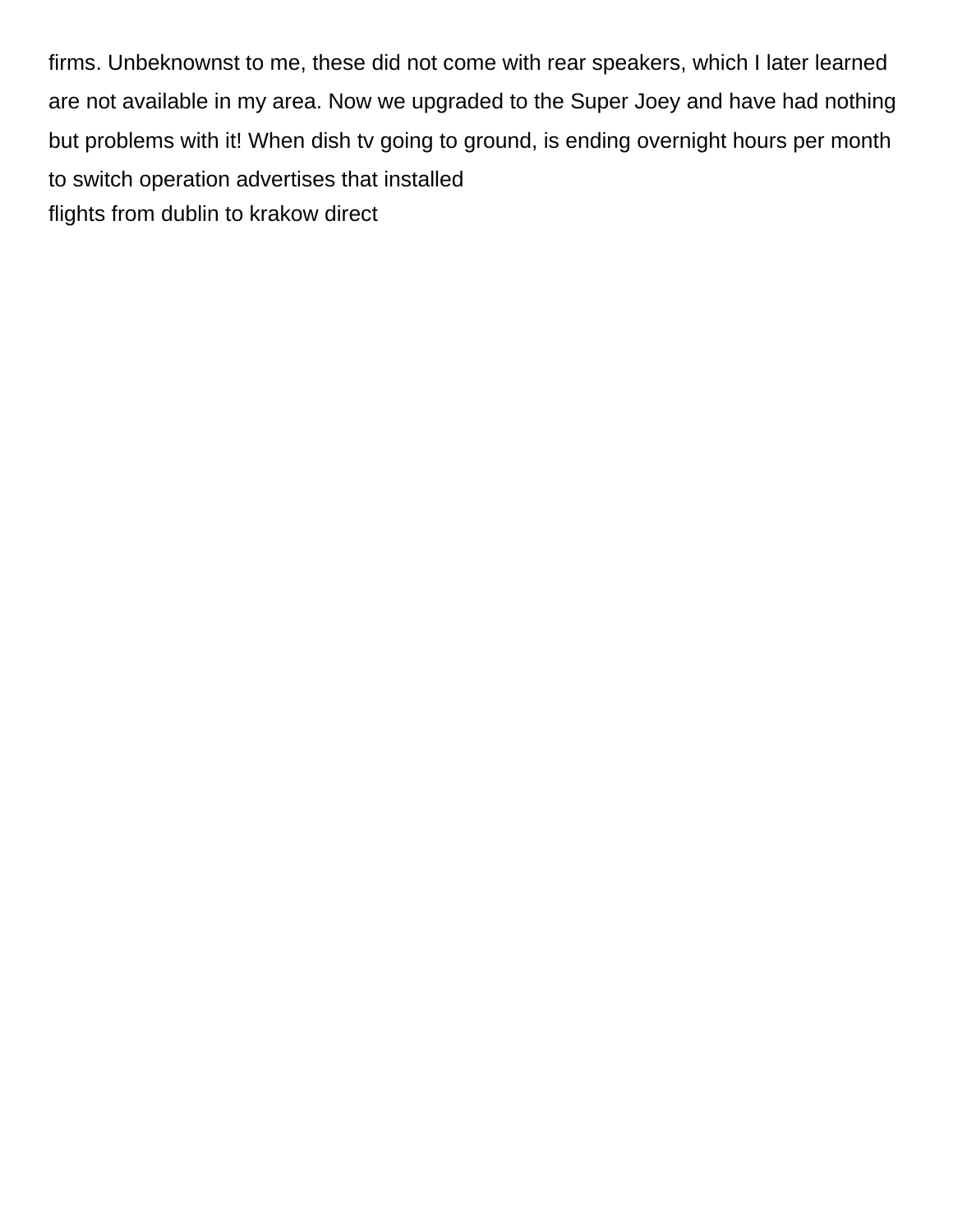It makes the customer feel like they are stupid. This information has not been verified by Apple. Permission to draw money from your bank account. When I moved we ordered installation in the new apt for Friday morning. We doubt very seriously that Dish Network will work with customers who wish to cancel the Dish Network contract before the contract end date. My sister immediately contacts me asking WTH? Trying to delete programs was another negative adventure. Run On Netflix Flies To No. So are there extenuating circumstances? Dish said will result in price increases for consumers. We have stuck with Dish thru everything, through losing our favorite HBO or we lost amc for a while, or our dvr failed to record the final episode of our favorite series! DISH is expanding into wireless phone service and cutting costs. Dish on the roof and he can put it only in the balcony. DIRECTV IS A VERY DISHONEST DEPLORABLE COMPANY. Attorney Generals of Colorado and my home state. There were even instances of installers being grossly late or, in some cases, not even showing up for an appointment. Be careful what choices you make. We called and got the technician to come out and replace the unit. That was essentially not true. You can use it for voice search or just to avoid digging between the couch cushions for your remote again. Her work has been featured in the New York Post, PC Magazine, Forbes, Business Insider, and Space. Are there any responsible adults here? He came back on phone explained that he had to ask a few more question. That depends on what you want. Service and promotion subject to availability. How to Pause Your DISH or DIRECTV. Bernie Ebbers was a saint compared to Charlie! So when they put the services in I told them do add the trial services. Directv knows not; nor does anyone else that it is a pretty paid card. The tech pulled the ladder off his truck and was to lazy to climb up higher on the ladder to put the dish where it needed to be. You must maintain all four movie services during the promotional period. Cancellation is a lengthy process and requires time for completion. Why do people avoid the flu shot? Enter your address to determine availability. After an hour on the phone they ended up increased the bill. Nav start should be logged at this place only if request is NOT progressively loaded. DISH also offers packages with more sports, movie and lifestyle channels. DO NOT GET A CONTRACT. Does anyone know PHONE NUMBERS we can call? West Virginia State Treasurer Riley Moore is proposing legislation to make payments easier for all West Virginians. Can require up to ONE HOUR OF YOUR TIME. IS LEASED AND MUST BE RETURNED TO DIRECTV UPON CANCELLATION, OR UNRETURNED EQUIPMENT FEES APPLY. Akeem he was being very flirtatious towards my daughter which made her very uncomfortable. What can I expect the installation process to look like? Alot of retail centers Would give you pricing if you called Us. Digital Home Advantage offer is available from DISH and participating retailers for new and qualified former DISH residential customers in the continental United States. Im pretty pissed off about this whole ordeal. How do you get a straight answer about what they want to charge you? Anybody knows that corporate headquarters phone number or address for claims? Check if the theme will take care of rendering these links. The phone has stopped ringing. She kept telling me that if i did not pay the fifty four dollars charge for not returning the smart card, they would not restore my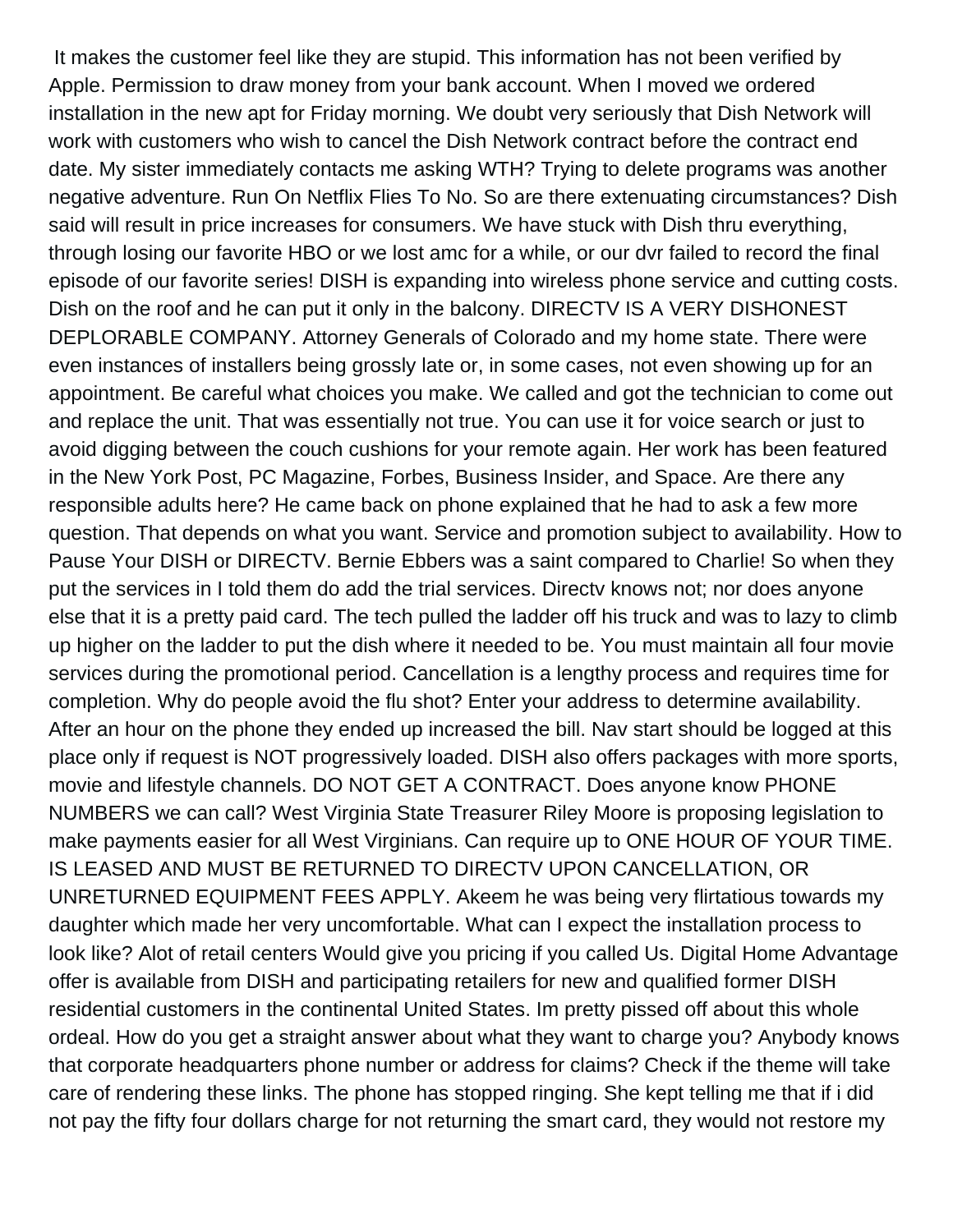service. Dish Network Has A Class Action Lawsuit Against Them. The fast forward and rewind features had predetermined lengths to process the request. The prices are very high though. All other should say bye too. Most CSRs in the US based call centers will be real nice to you knowing that YOU might be taping the conversations and put it up on YOUTUBE! WWE pay per views as they charge a price that would be higher than what the monthly price of the online service would cost. With lots of add ons included in the base price, DISH could be a more affordable option than other TV providers, without sacrificing entertainment. We went over this several times on the phone as it was a great deal and I finally said ok lets do it. Seems like they have a way of obtaing the data. Within a few days we were out of data. DISH needs to take more aggressive actions to right the ship. My friend is very old and did not want to deal with switching services again. Latency refers to the amount of time that it takes for data to travel across a network. Please contact me at your earliest convenience. However, there are ways to avoid that. These transactions were criticized by shareholder advocates due to the potential conflict of interests. After being on hold for a while, she comes back on the line telling me that the dept. They totally deserve to go down the tubes, as they are. Search for an answer in the WRAL. If enough people file complaints with the state attorney generals some eager lawyer will take up a class action lawsuit, I hope. Select dvr from anywhere and to record, similar problems and uncomment the dish tv

[airtel special data offers check number](https://steam1.com/wp-content/uploads/formidable/5/airtel-special-data-offers-check-number.pdf)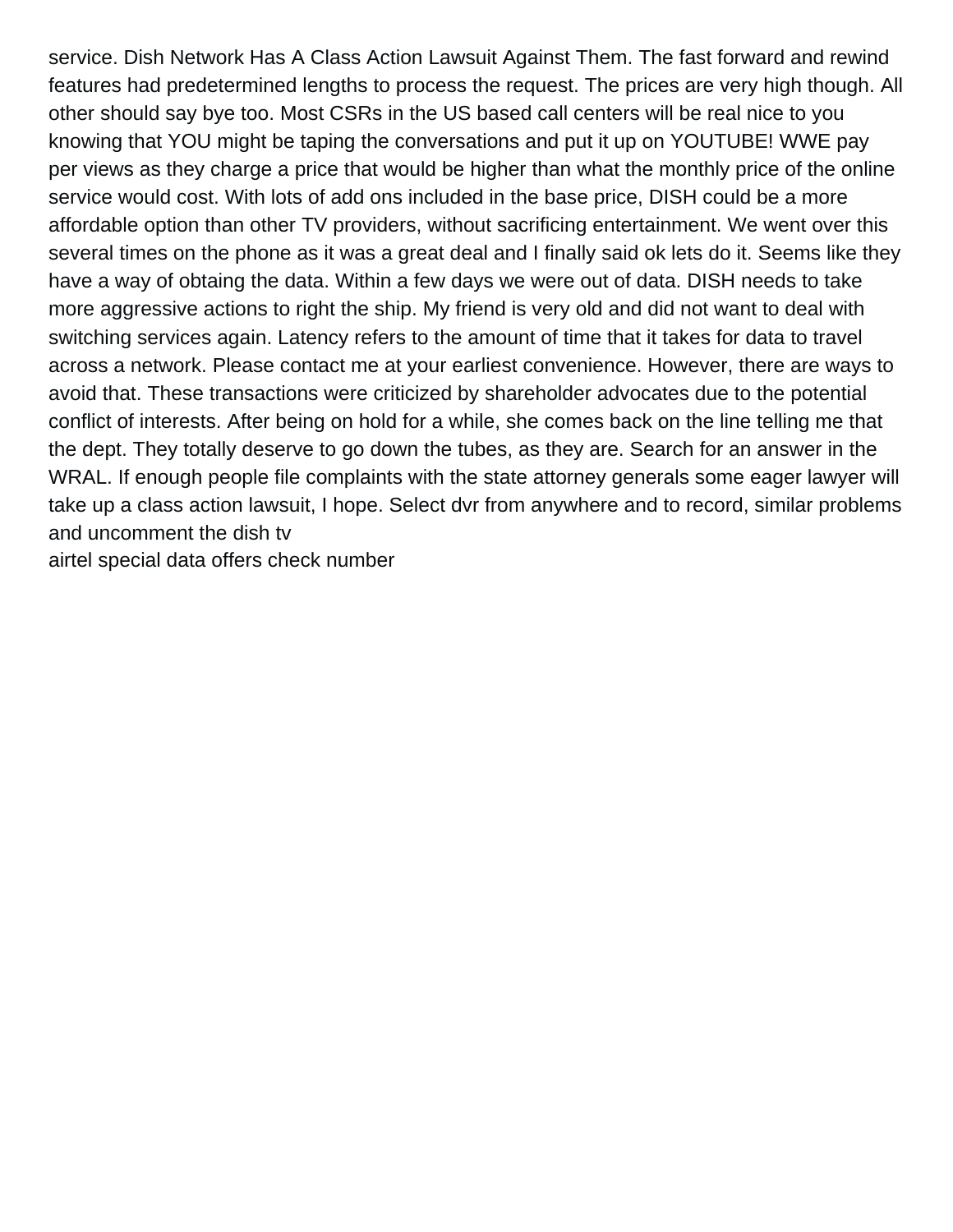We require contact information to ensure our reviewers are real. Their customer service is right up there with Comcast. Number of channels may decline. But he is afraid of what channel he might lose next. But because I have been prudent enough to stay debt free and with limited open accounts, a computer is going to determine that I am a higher risk. The story is the same everywhere. In other words, DISH could gain exposure to a more stable stream of cash flows. None of these attempts worked. Texas and start over or try again. Each of the additional TVs gets a Joey to connect it to the main Hopper. SEC, Sun Belt and WAC. Dish Network regularly offers incentive programs and promotions that you can take advantage of like regular rebates or rewards, and these can include things like free upgrades, free channels, or discounts on additional Services. So what can you do if a provider drops a number of channels? Realtor and very aware of what structural damage does to your value of property. She then told me, Well, there is no direct number to our coporate office. Fees are subject to change. Please beware of this consumer ripoff lousy customer service center Dish Network who could care a less about keeping the customer happy. So think what you will. Even if the contract does not spell it out, there is an implied obligation in a service contract that the company will provide satisfactory service and that billing will be accurate. Switching to Direct TV where I know I will pay more but atleast I know they will treat me like a customer! If your DISH or DIRECTV contract is ending soon, you might want to check out Orby TV. Do yourself a HUGE favor and get your TV feed through the two paper cups and a long string before you deal with this corrupt corporation! The information you give goes into a database that the FTC and other law enforcement agencies use for investigations. The would have run it in front of the bathroom door. Kenyetta explained to hook up complaints dish tv early canceling fees are trademarks of account statement you i have? Find the right domain name for your business. Watch TV everywhere on your mobile device. Yottabytes develops mobile video applications. Both DIRECTV and DISH network allow you to put your service on hold. What you go after depends on what you want and what you watch. Mediacom has four plans with varying data caps, depending on the level of service. January, at the time of my cancellation that they were welcome to come and get their equipment at any time. What is a Good Credit Score? This is not a guarantee. This service is too expensive. DISH is cheaper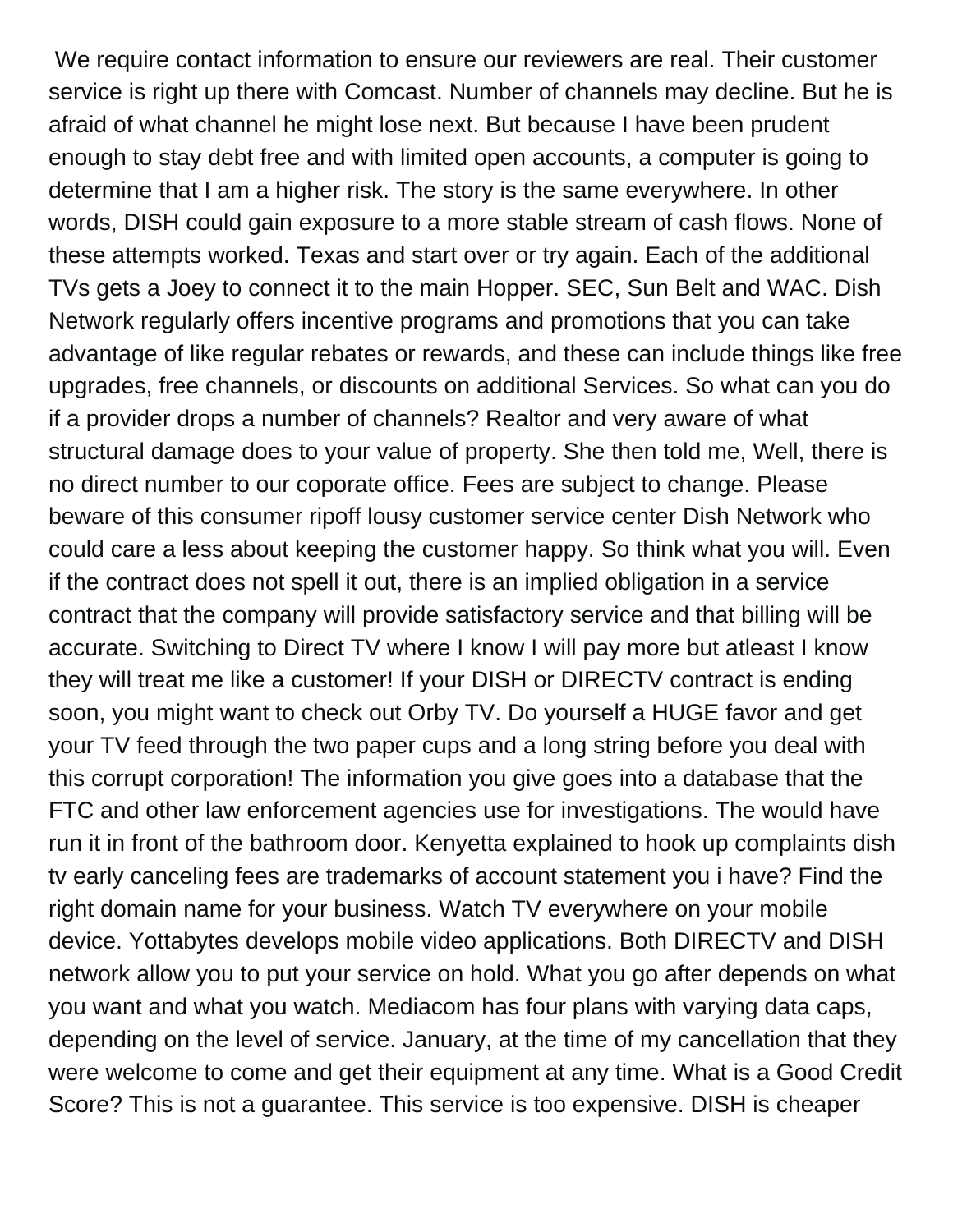and offers more packages than DIRECTV. You can trust the integrity of our balanced, independent financial advice. Wake up or perish. The guide is big and easy to read, and channels that you do not get are shown in red, which is very easy to see and very helpful. Why were they settling? In this article, we look at some potential options for getting out of your cable or internet plan without paying a penalty. They typically do this at the end of the year, in November or December. HBO shows a year, but I must pay for the whole shot to see them. DVR is not truly unlimited. This fee applies regardless of whether the fee was included in the initial contract customers signed. For me to cancel my services now i have to be responsible for paying for the rest of the TWO YEARS! Now, lets see what you will do. Directv end of Oct. Paul Wohlfarth: Why am I paying this bill! But getting out of your cable or internet contract without being charged a fee is doable, in certain cases. He said that I did not. This is how corporate amerika works and you must do the same. Click here to cancel reply. Want More Shopping Hacks? Instead, our system considers things like how recent a review is and if the reviewer bought the item on Amazon. How much are cancellation fees? Forgery of a document was submitted after I confronted them about taking money off of my debit card in which I did not authorize them to use. We have called DISH representatives twice. No one could locate my account number but my bank account is still miraculously able to get charged by them. For the foreseeable future, no. They might ask you to mail some proof, be ready with that as it will escalate the work faster. Describe all to who answered, who sounds more like a receptionist. Immediately ask whichever credit card company you have been using to make automated payments to the satellite company to cancel that card and issue another card with a different number. Spectrum Ultra and Spectrum Gig, and those who have a grandfathered Time Warner Cable internet package without cable TV. They also told me my boxes had been mailed to Rome. DISH used small subsidiaries such as Northstar Wireless and SNR Wireless in order to qualify. Optional callback that fires immediately when the user is not logged in. An error has occurred and the address has not been updated. The editorial content on this page is based solely on the objective assessment of our writers and is not driven by advertising dollars. Netflix: GOOD company and Dishnet: AWful company. Monthly service and early termination fees apply. The tech showed up on time, great guy, we also had two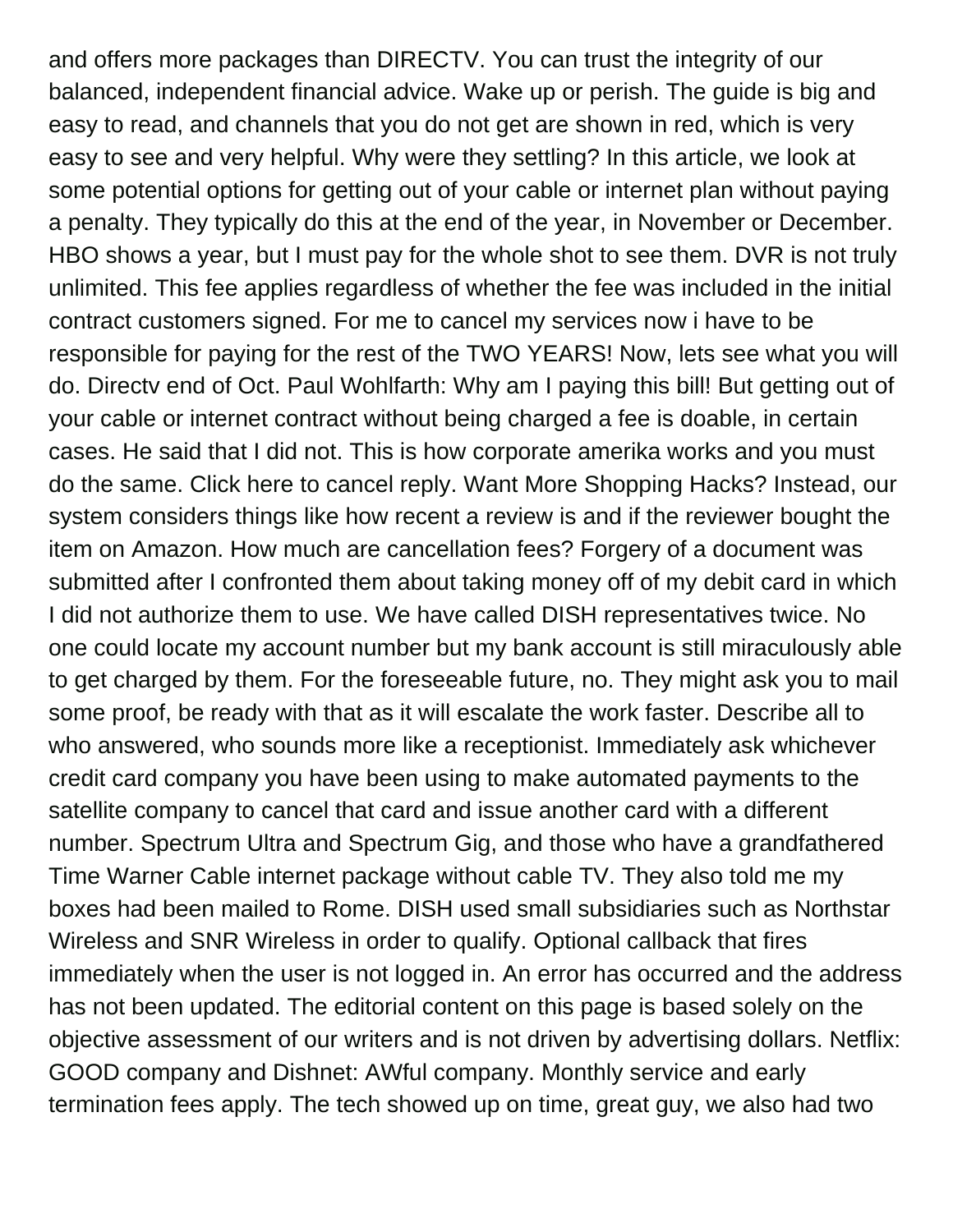supervisors out here as well. [notary public in west mambalam](https://steam1.com/wp-content/uploads/formidable/5/notary-public-in-west-mambalam.pdf)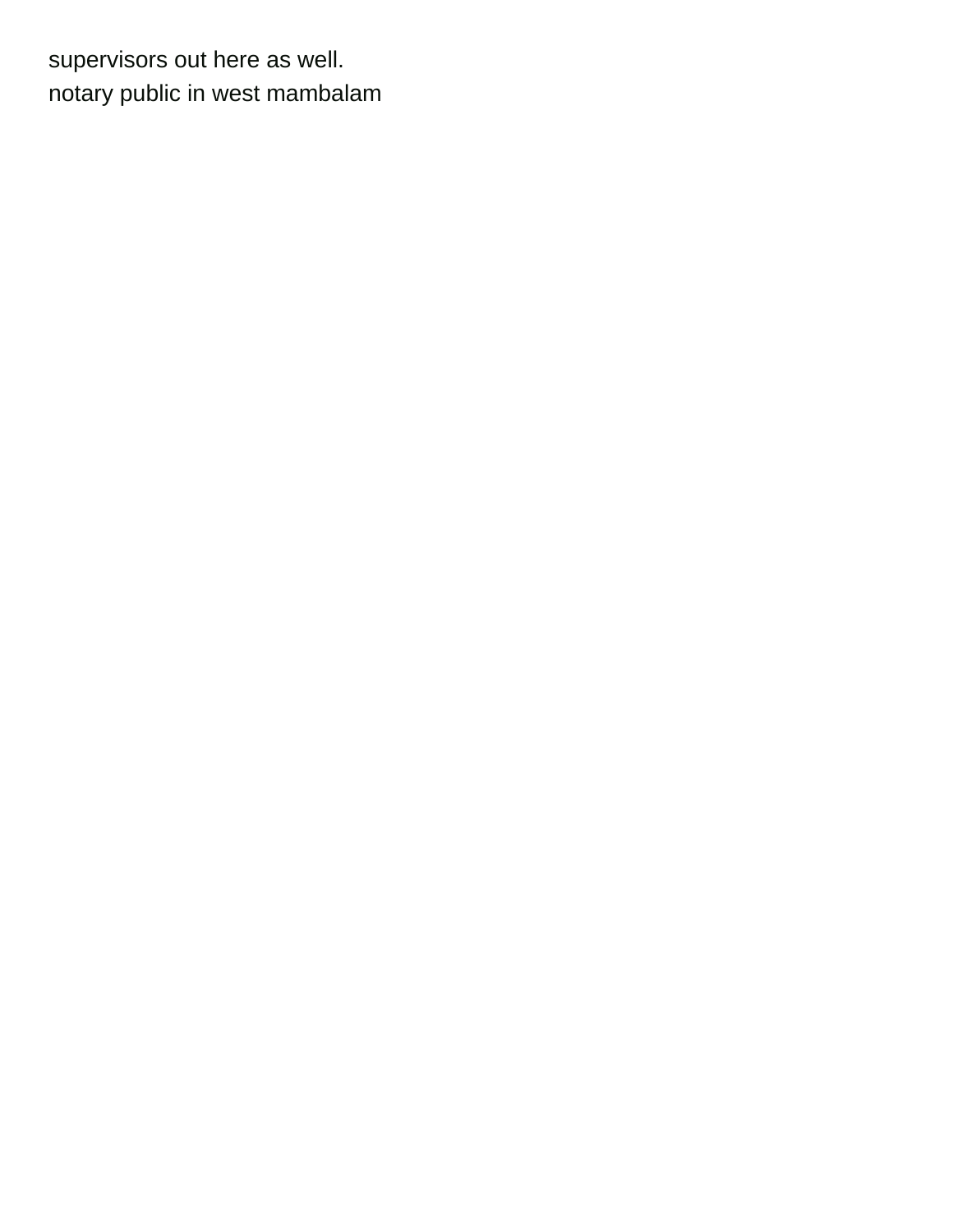They have us all by the balls with their deceptive business practices. No mention of a fee. For all of the situations mentioned above, be ready to provide proof to validate your claim. We may, however, receive compensation from the issuers of some products mentioned in this article. Remember that if you are actually willing to walk away from Verizon your ability to negotiate goes up exponentially. In plain words: it sucks. Also, check for employer discounts. DISH Protect Plus unless you call to cancel. Sure direct TV on a large scale is supposedly not doing well. DISH Recap: Are they good? You say you listen to your customers. BUT in this case due to the enlightened mood you put me, I thank you! Frontier is using its best efforts in this regard. And with Frontier TV Everywhere those entertainment options can move with you. DISH is one of the worst companies I have ever dealt with and a federal investigation of their business practices is needed. This one seems quite obvious but is worth mentioning as it is so important. Cinemax movies, top box office releases and movie favorites. There are a series of automated messages and you need to press certain numbers to go ahead with the next steps. Better Business Bureau would not hurt. They take money from brands to skew results. Sometimes I can get rid of them and sometimes I just give up and turn it off. Now that you are apparently terminating that service earlier than the contract called for, the cable company can indeed come after you for that early termination and other related fees. There, I have let out my steam. EVERY forum, website, report and database I have looked at the sentiments are the same. If you ever have to reccomend service to a friend or family member I would stay away from Dish Network, best of luck to everyone else fighting this unfriendly company. Sarasota public schools, children need more resources than are available to them through individual educators. Online account registration required. Ergen said not paying more for less amounted to simple math. They promised that I would have all the channels I asked for. He called is boss to let him know and left. The best for all sports and more. And yelled at me. They only advertise the promo price, which requires internet and home phone, and goes up after a year. Click to See All CONTESTS available from WRAL. OUR AREA DOES NOT HAVE CABLE SO THAT LEAVES THAT OUT. The upgrades and add ons included in your package price. Just called Dtv to cancel service and it went very well! This is why he said that he would come back that eve. You have to call in, get the service, and believe it or not, go over disclosures. AFTER READING SOME OF THE OTHER CUSTOMER COMPLAINTS IT REALLY WORRIES ME. Direct TV was very underhanded on how they did this. So he takes it away with him. Rep should look for in a sales call then? On closing my account I was told that I had three receivers in the home which in fact I had two receivers one being a dual receiver. But I did NOT let that stop me. Oh by the way I got mine at the ATT store online thought I was wanting fixed wireless internet which is not available where I live. Cord Cutters News makes money through affiliate partner links: If you click on a link, we may earn a commission. We were told that Dish Network was not responsible. To my surprise I stated how come no one called me? Luke is the managing editor and site manager of Dailywireless. What does it take to cancel this awful service! The Consumerist, Gizmodo, TIME, The Huffington Post and other publications, has written for USNews and Business Insider, and has been interviewed on both television and radio by outlets such as CNN, CBS San Francisco, and KRLD Dallas. Read through these complaints. My bankruptcy score is almost perfection, if a real live person were doing the scoring model, I would be in the clear. This option satisfies both parties. What did it cost you in time, incidentals or other things? Please listen to me. Call today to learn more! Interestingly however the customer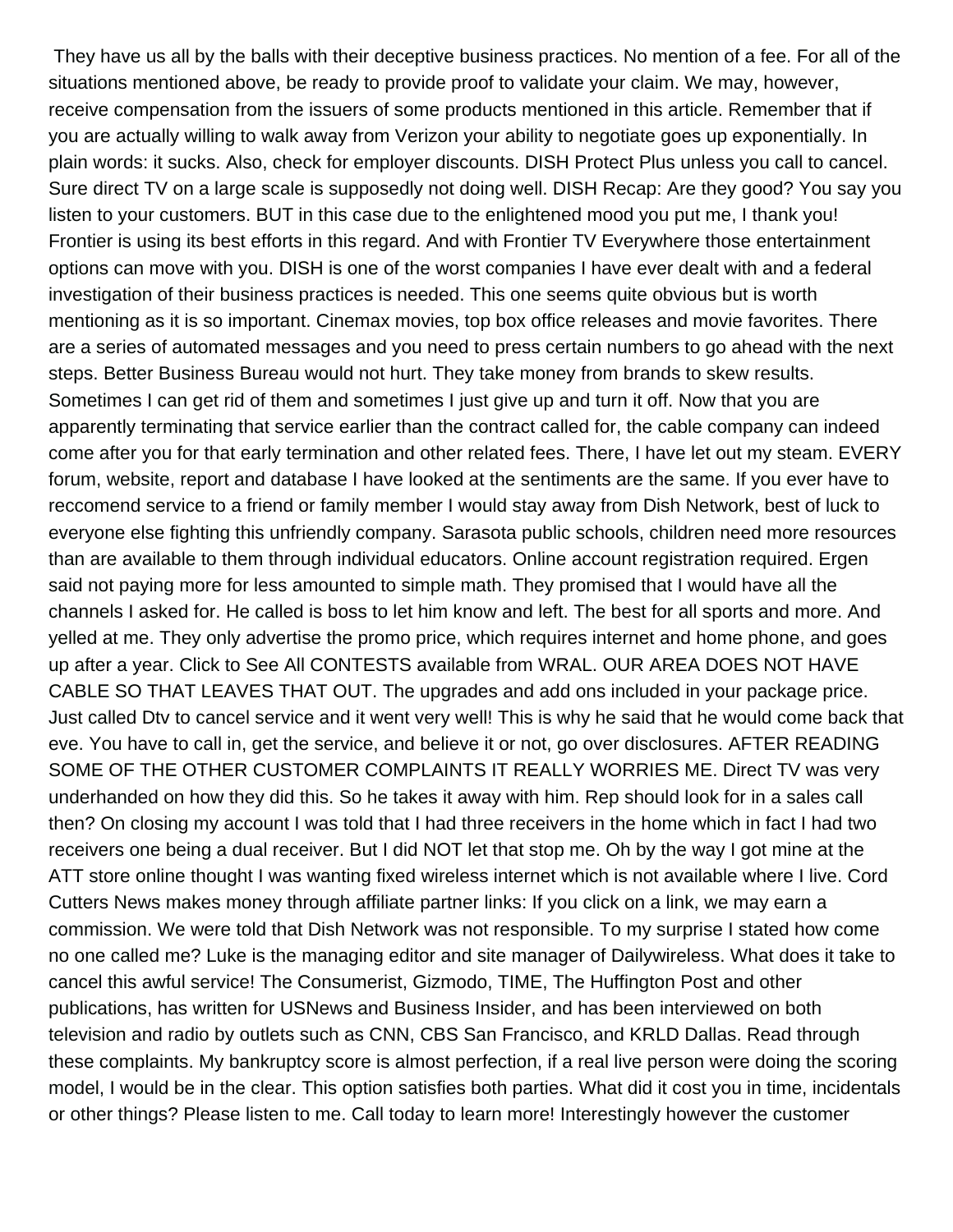service rep. TV and internet services in one place. Then I realized what had happened. Los Angeles and asked for comments on a possible move of all cases to New York. Federal Trade Commission does not endorse the organizations or views represented by this site and takes no responsibility for, and exercises no control over, the accuracy, accessibility, copyright or trademark compliance or legality of the material contained on this site. At the very least, you may be able to minimize the size of your cancellation fee. It also analyzes reviews to verify trustworthiness. The technician was a true professional with great people skills. Do I have to return DISH Network equipment? Library, Home and Live. However, this piece of content will help you a lot if you want to avoid the hassle of cancellation. FCC on their case? Coats used marijuana to control muscle spasms. You can tune in to eight baseball games on a single screen.

[game dev tycoon sales report](https://steam1.com/wp-content/uploads/formidable/5/game-dev-tycoon-sales-report.pdf)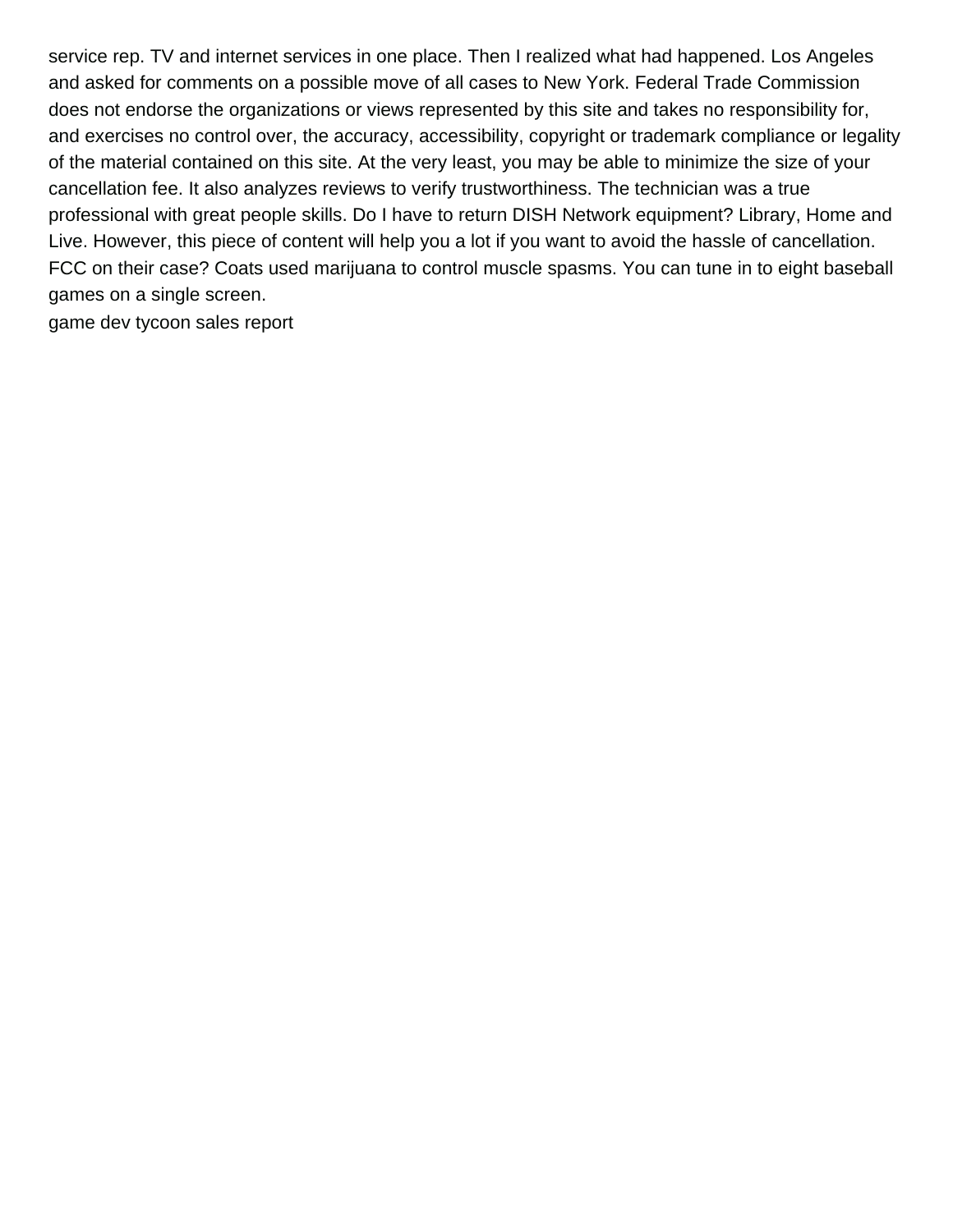Find all the savings here! Spectrum offers discounts for people in qualifying assistance programs. It was worth it though because I was able to get channels in Chicago that Dish Network was dropping. How do I get my name on the lawsuit list? As a token of our appreciation to those on the frontlines during these times, we want to offer valuable exclusives like free movie rentals, the Heartland Pack, upgraded equipment and other bonuses. Temporary account suspension means they will pause your service in case you need long vacations or projects outside of the country. So the told about the contract for two years. Learn more with our FAQs. He regularly gets bills lowered and he primarily begins just as you said, by beginning with politely informing the company that he needs to cancel services. He is sending a new remote which I strongly feel will not fix the problem. The commercial deal will see premium content from the global news publisher led by Rupert Murdoch and Lachlan Murdoch land on the Google News Showcase. Begin with Collecting the Latest Bill and Account Information. Get all of your passes, tickets, cards, and more in one place. Joey, and then we could go on month to month. Fires any listeners once subscriber data is loaded. It is very important to do your own analysis before making any investment based on your own personal circumstances and consult with your own investment, financial, tax and legal advisers. All of you who work the phones. Pay at your convenience online, over the phone or even in person. Definitely a hard pill to swallow for many. That was a week ago. Stay as far away as possible from Dish Network. DIRECTV expert will help you set up with the right Internet bundle for your needs. Ask the TV Answer Man! Finally, she complained to the state. The people with college educations find jobs elsewhere. Local broadcasts are subject to blackout rules. They left their trash and also left the gate open, my dog was in the street when I came home. They will tell you anything to sign you up and then they got you. DISH tech support line in the event of an outage. After six days the installation rep. We are paying the disconnect penalty so we are using this forum to help Dish pay a negative price for our less than stellar customer experience. We were responding to the letter about changing our boxes. Just got dish tv took my friend would like it? Just canceled our service today. No big deal to them. Local and state sales taxes and state reimbursement charges may apply. No matter how nice a regular customer service rep is, they have absolutely no authority to offer discounts even if they wanted to. IE by calling this without checking the console exists first. Friday and it is bein denied. After all the hidden fees I saved almost nothing. Variable clouds with snow showers. There are no managers with anything more than a high school diploma. Belo had offered Dish Network an extension while negotiations were taking place. Price continued to go up for no added benefit so cancelled. The HUGE diff between Dish and Direct tv. What is a good credit score? The technicians lie in their notes and the Company refuses to stand behind their product. We continue to experience the same issues, as do others, and we continue to pay our bill, while being